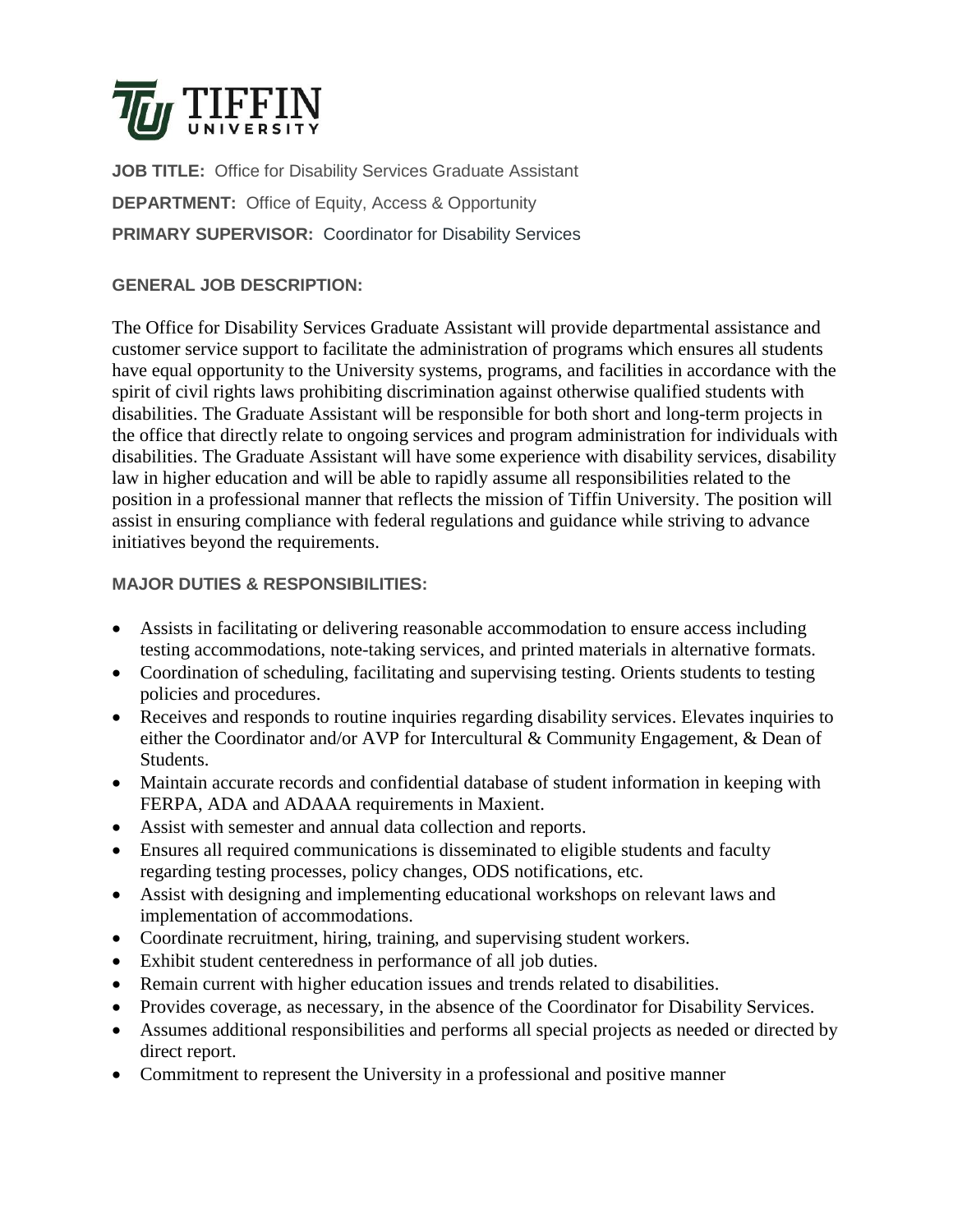### **QUALIFICATIONS FOR THE JOB:**

#### *Education:*

- Bachelor's degree from a regionally accredited institution.
- Must be a current TU Graduate Student.
- Experience in an office or administrative capacity or a role providing similar services and assistance.
- Demonstrated success in networking across departments and programs.

### *Other:*

- Knowledge of disability challenges and best practices
- Ability to handle sensitive issues
- Commitment to confidentiality
- Excellent listening, oral, written communication skills that promote effective working relationships with diverse populations
- Ability to work both collaboratively and independently
- Strong supervisory skills to supervise student workers
- Ability to work efficiently under time constraints
- Excellent organizational skills, attention to detail, and ability to maintain accurate records in Maxient
- Experience and knowledge of Microsoft Office

# **KEY COMPETENCIES:**

- *Interdependence:* Fosters collaboration
- *Communication:* Strong decision making and communication skills
- *Accountability:* Formulates effective and progressive strategies aligned with University mission and values
- *Respect:* Creates an engaging, collaborative work environment by bringing diverse people and ideas together
- *Entrepreneurship:* Influences and Inspires

# **PHYSICAL REQUIREMENTS:**

Ability to sit and/or stand periodically for long periods.



*We are strongly committed to enhancing equity, inclusion, and diversity. These values are central to our beliefs. Candidates who have worked with a diverse range of faculty, staff, and students and who can contribute to our mission of inclusivity are encouraged to identify their experiences and interests. Tiffin University actively seeks to increase the diversity of its workforce. We are dedicated to providing educational, working and living environments that value the diverse backgrounds of all people.*